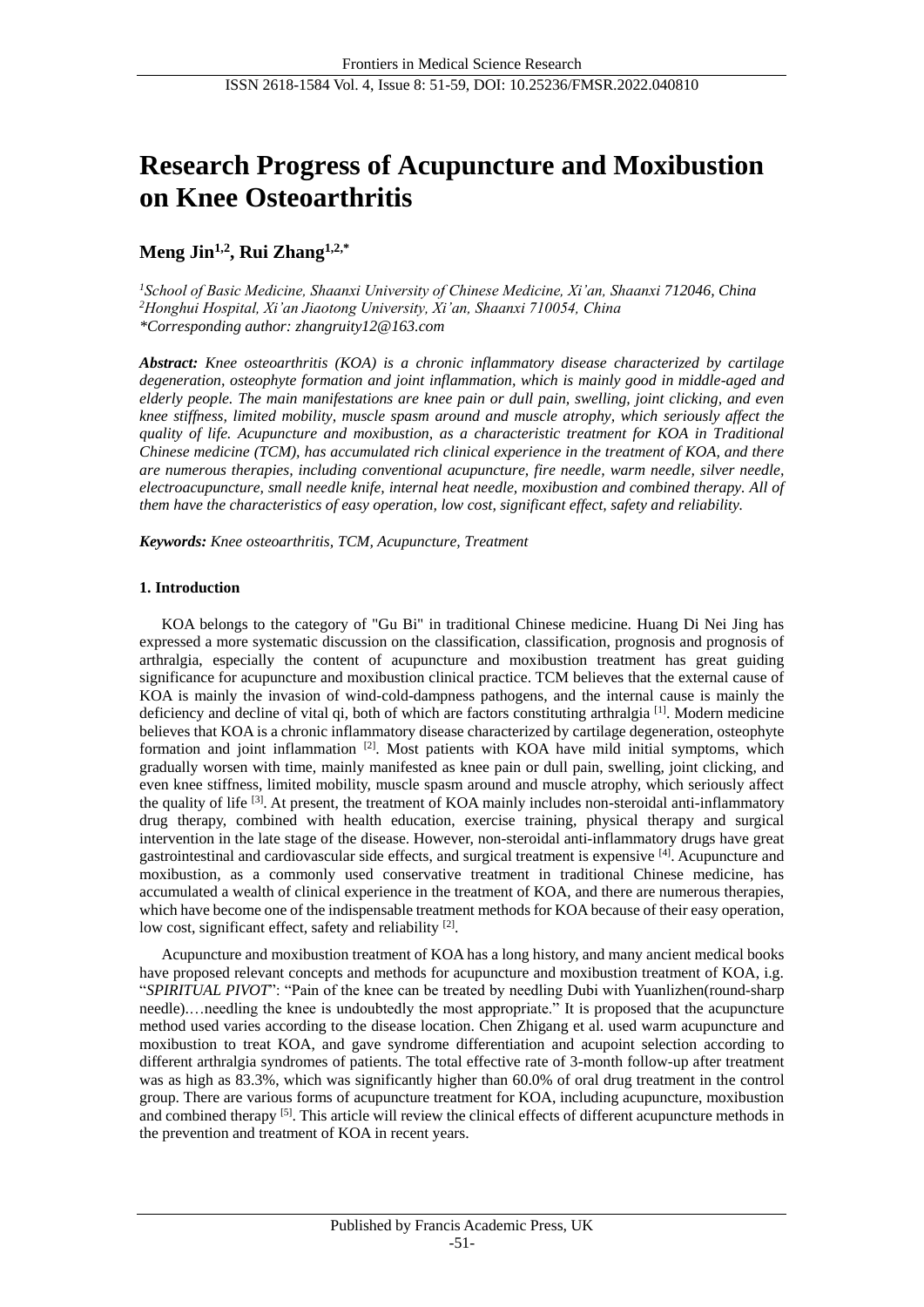#### **2. Acupuncture**

#### *2.1. Simple acupuncture*

Traditional Chinese medicine (TCM) believes that KOA mostly develops due to qi stagnation and blood stasis or deficiency of qi and blood, return to wind, cold and dampness pathogens, blocking meridians, and poor qi and blood running. Filiform needle puncture can effectively remove wind and remove dampness, promote blood circulation, meridians and relieve pain [6]. In recent years, clinical studies and meta-analysis at home and abroad have shown that acupuncture is effective in the treatment of KOA, can reduce the Visual Analogue Scale Vas in patients with KOA, significantly relieve knee pain in patients with KOA, and contribute to the functional recovery of patients with KOA, especially in improving daily activities such as morning stiffness, going up and down stairs and joint swelling, and can reduce adverse reactions<sup>[7]</sup>. Liu Fang et al used acupuncture at Huantiao, internal and external knee eyes, Xuehai, Liangqiu, Ququan, Zusanli, Sanyinjiao and Taichong points, while the control group used internal and external knee eyes, Xuehai, Liangqiu, Ququan, Zusanli, Sanyinjiao and Taichong points, and the results showed that the effective rate was 100% in the treatment group and 70% in the control group, indicating that the effect of Huantiao point in the treatment of KOA was more significant  $[8]$ . Ye Jing et al. randomly divided KOA patients into acupuncture treatment and waiting treatment. group. The clinical study results showed that after 4 weeks of treatment, the total WOMAC scale score, pain and joint function scores of acupuncture treatment group were significantly lower than those before treatment. And the total WOMAC scale score and pain, stiffness, and joint function scores of the acupuncture treatment group were significantly lower than those of the waiting list treatment group. Studies have shown that acupuncture treatment can effectively relieve the pain symptoms of the knee joint as well as improve the function of the knee joint in patients with KOA<sup>[7]</sup>. Chen Yang et al used acupuncture at Yanglingquan, Yinlingquan and Ashi points to treat KOA. The study showed that after two weeks of treatment, the VAS score and WOMAC score of KOA patients were significantly reduced, and the SF-12 score was significantly increased. In addition, the results also showed that acupuncture treatment could reduce the serum IL-6 concentration in patients with KOA, from which it was concluded that acupuncture treatment of KOA may be related to regulating the levels of inflammation-related factors<sup>[9]</sup>.

#### *2.2. Fire needle*

Fire needle is a traditional therapy integrating acupuncture and warming. Fire needle therapy requires burning red needles, when the local temperature can reach more than 800 °C. Modern understanding of the mechanism of fire needle therapy is as follows: Studies have found that fire needle therapy can increase the calcium and zinc content of diseased tissues, thereby activating the activity of a variety of enzymes, improving the metabolism of tissues, improving local blood circulation, enhancing the activity of local tissues, eliminating or improving local tissue congestion, edema, adhesions, calcification, scars and other pathological changes, and promoting the repair of chronic soft tissue injury. In addition, some people believe that fire needle can improve the local nail fold microcirculation so that the blood flow rate is accelerated and the situation is improved [10]. Studies have shown that fireneedle therapy can significantly reduce the levels of TNF- $\alpha$  and IL-1 $\beta$  inflammatory cytokines in the synovial fluid of patients with KOA, and may achieve the effect of adjusting the balance of articular cartilage synthesis and decomposition by regulating the contents of IL-1 $\beta$  and IL-1 $\beta\alpha$  inflammatory cytokines and IL-1 $\beta\alpha$ ratio in the IL-1 signal transduction pathway<sup>[11]</sup>. Li Tao et al found through studies that after the establishment of the KOA model, chondrocytes were disorganized, the cartilage surface was rough, and the behavioral manifestations were pain, joint swelling, and limited mobility under electron microscope. The treatment of KOA with fire needle knee puncture can improve the behavior of rats, relieve local tenderness, reduce swelling, improve joint range of motion and gait, improve cartilage arrangement to a great extent, improve cartilage surface smoothness, relieve pain, so as to achieve the purpose of treatment. However, the contents of MMP-3, TGF-β1, and TNF-α were significantly decreased and LOXL2 was significantly increased after fire needle treatment compared with those at modeling, which, combined with the clinical significance of each index, may be related to the protection of cartilage histiocytes and the re-restoration of collagen cell fiber activity by fire needle by inhibiting the periarthritis knee response in KOA rats [11]. Li Tao et al found through studies that after the establishment of the KOA model, chondrocytes were disorganized, the cartilage surface was rough, and the behavioral manifestations were pain, joint swelling, and limited mobility under electron microscope. The treatment of KOA with fireneedle knee puncture can improve the behavior of rats, relieve local tenderness, reduce swelling, improve joint range of motion and gait, improve cartilage arrangement to a great extent, improve cartilage surface smoothness, relieve pain, so as to achieve the purpose of treatment. However, the contents of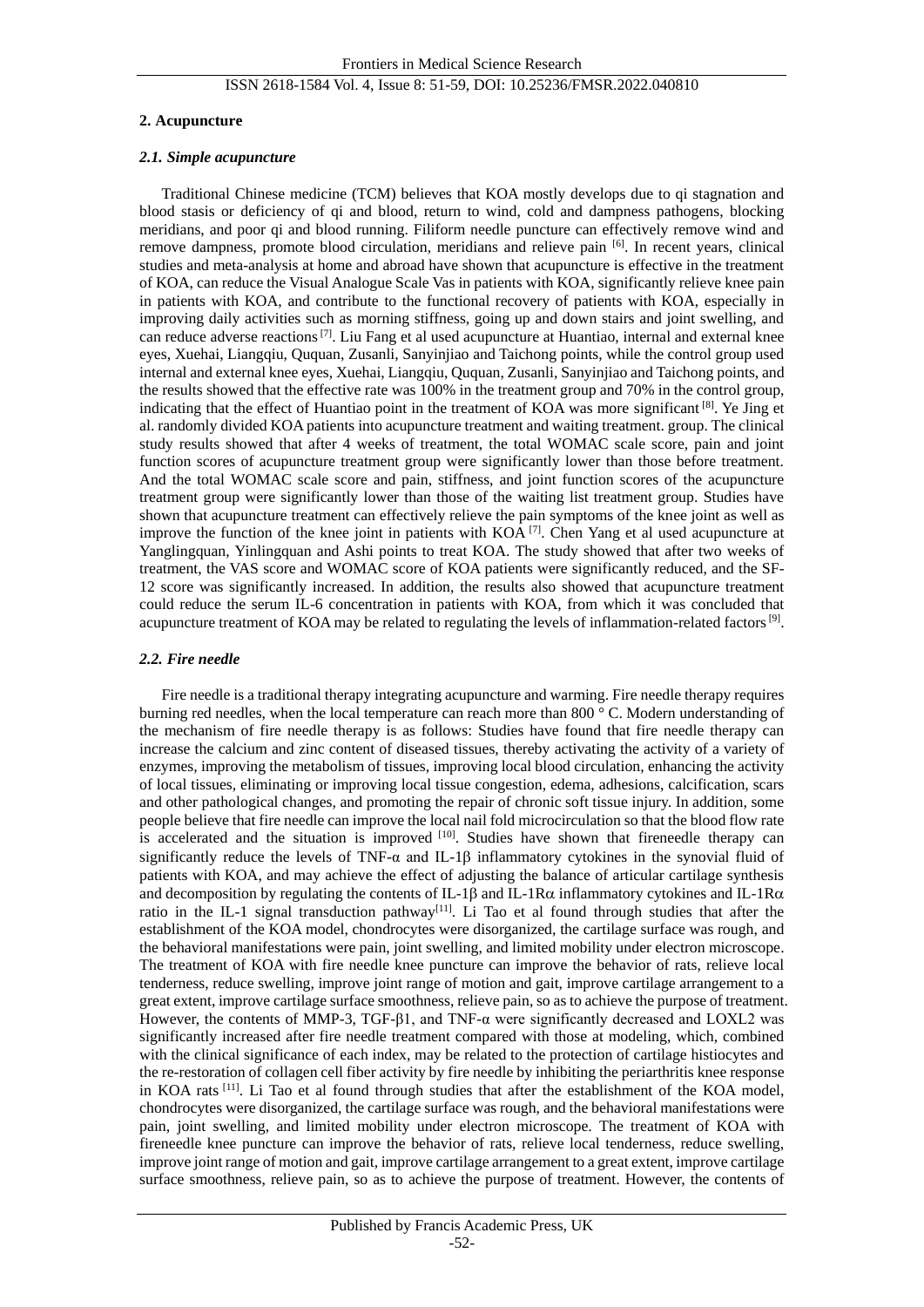MMP-3, TGF- $\beta$ 1, and TNF- $\alpha$  were significantly decreased and LOXL2 was significantly increased after fire needle treatment compared with those at modeling, which, combined with the clinical significance of each index, may be related to the protection of cartilage histiocytes and the re-restoration of collagen cell fiber activity by fire needle by inhibiting the periarthritis knee response in KOA rats<sup>[12]</sup>. Dingli et al divided KOA patients into fire needle group and diclofenac sodium group. Through the study, it was found that the expression changes of IL-1 and IL-6 in the serum of patients before and after treatment were detected, and it was found that the expression of IL-1 and IL-6 in the serum of fire needle group was significantly lower than that of diclofenac sodium group, indicating that fire needle treatment of KOA was correlated with the expression of IL-1 and IL-6, and on the other hand, the significance of its clinical efficacy was also demonstrated from an objective point of view<sup>[13]</sup>. It has been shown that the level of TNF-α in the serum of KOA patients is significantly increased compared with normal subjects. Li Zhijuan et al found in the experiment that the TNF- $\alpha$  content was significantly lower in the fire needle intervention group, and the cartilage surface was more intact with a more regular rough endoplasmic reticulum, suggesting that fire needle can delay the progression of  $KOA<sup>[14]</sup>$ . Li Shaorong et al. used fire needle to treat 30 patients with KOA and evaluated the knee joint function according to the evaluation criteria established by the National Institutes of Health, Japan. The main evaluation contents included: pain, range of motion, active extension limitation, walking ability, daily movements, joint edema, etc., which were assessed in an integral manner, with a total score of 100 points. The results showed that the total score of the fire needle treatment group was 70 points, which exceeded the 13.3 points of the control group [15]. Chen Junwei et al. found after fire needle treatment that the follow-up results at the 4th and 8th week showed that the long-term efficacy in terms of pain, stiffness, difficulty in daily activities, WOMAC score, clinical efficacy and clinical improvement response rate were significantly improved in the fire needle group. This suggests that fire-needle therapy may help improve the benefit for patients with KOA, both in terms of onset time, improvement of many discomfort symptoms in patients with KOA, and duration of efficacy <sup>[16]</sup>. Hu Jianghui et al used fire needle to treat 30 patients with KOA. The VAS table found that the fire needle could relieve knee joint pain 100%. According to the change of KSS scale score after treatment, fireneedle has positive significance in improving the clinical symptoms and activity function of KOA. It can be seen that the walking function of patients has been significantly improved by nearly 1 step of walking score improvement. In addition, according to the change of Lysholm scale score after treatment, the score improved by nearly 20 points after fire needle treatment, and stair climbing, swelling, and squatting were significantly improved [17].

#### *2.3. Warm needle*

Warm acupuncture therapy is one of the classical external treatment methods of traditional Chinese medicine, which integrates acupuncture points, warming heat, and drug stimulation. In addition to the effects of promoting qi and dredging collaterals, it also has the effects of warming meridians, promoting blood circulation, eliminating dampness and expelling cold, and removing knots and relieving pain. Warm acupuncture therapy first stimulates the acupoint by acupuncture, so that the meridians run and the meridians are dredged, and then warm stimulation is given to this acupoint with the help of the heat of moxibustion, combined with the effects of meridians and acupoints and the efficacy of warm and wormwood leaves after combustion, to better achieve the effect of warming the blood vessels and promoting qi, activating blood circulation and relieving pain, For example, "*SPIRITUAL PIVOT* Cijie Zhenxie":"The blood in the vessels becomes stagnated and stops flowing. If it is not regulated by fire, needling therapy cannot be used." [18] Warm acupuncture therapy has certain characteristics and advantages in the treatment of KOA, which is not only simple and economical; it acts directly on the affected area during treatment, with a faster effect, and patients feel warm and comfortable in the knee after treatment [19]. Peng Cairan et al. divided 66 patients with KOA into warm needling group ( $n = 34$ ) and medium frequency control group ( $n = 32$ ). The results showed that the effective rate was 90% in the treatment group and 73.33% in the control group. Warm needling can significantly reduce the clinical symptoms of patients with congestion block KOA, and effectively reduce the synovial fluid MMP-3, IL-1, TNF-α content [20]. Xia Xinfu et al. used warm needling to treat 30 patients with KOA. The results showed that warm needling could effectively improve the clinical symptoms of patients with KOA and effectively reduce the WOMAC score of patients. At the same time, the contents of IL-1 $\beta$  and TNF- $\alpha$  in the treatment group were significantly lower than those in the control group [21]. Hong Xiu'e et al. divided 62 patients with KOA into treatment group treated with warm needling and control group treated with injection of Shipete. The results showed that the clinical efficacy of warm needling was better than that of intra-articular injection of Shipete. And warm needling was superior to intra-articular injection of Shipeite in reducing IL-6 and TNF- $\alpha$  contents <sup>[22]</sup>. Zhang Yanling et al found that the clinical effect of warming needle moxibustion on KOA was significant, and after warming needle moxibustion for KOA,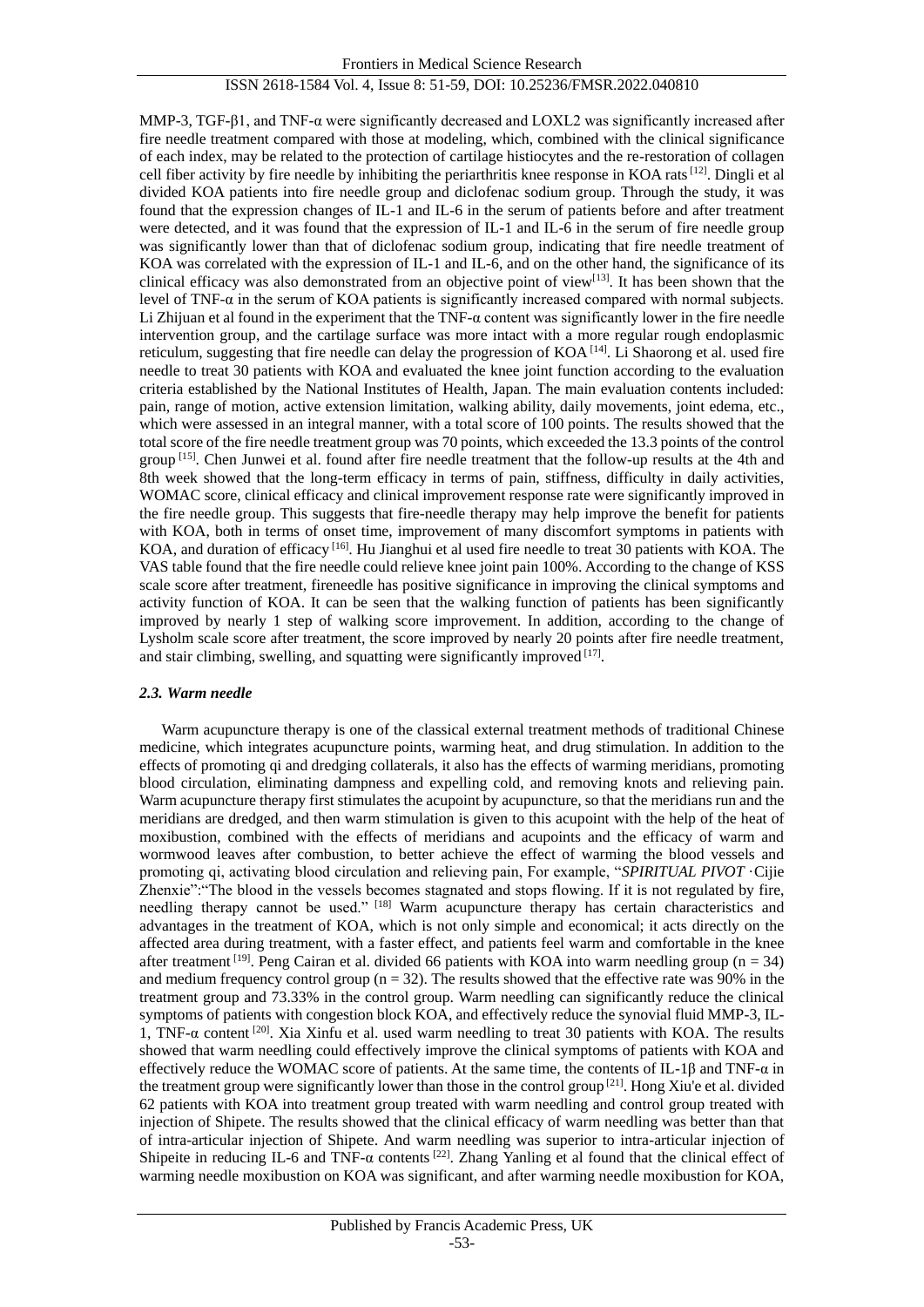the expression of IGF-1, TGF-β and FGF-2 in the serum of KOA patients was promoted, which may be one of the mechanisms by which it exerts its effect in the treatment of KOA, while after warming needle moxibustion for KOA, the expression levels of inflammatory factors IL-17 and IL-18 in the serum of patients were significantly reduced $^{[23]}$ .

#### *2.4. Silver needle*

Silver needle has good thermal conductivity because the material used is "silver" (80% silver, 20% red copper, zinc, nickel). Silver needle is thicker, but the needle tip is dull. In addition to its acupuncture effect, it can also play a role in blunt separation of the diseased tissue, and the thermal conductivity effect is better than that of filiform needle. During moxibustion, the temperature of the needle tip can reach about  $40^{\circ}\text{C} \sim 50^{\circ}\text{C}$ , which can well achieve the purpose of releasing muscle spasm, increasing local and eliminating inflammatory reaction<sup>[24]</sup>.

Jia et al used silver needle heat conduction therapy for clinical treatment and nursing care of 98 officers and soldiers with chronic KOA caused by military training injury. The results of the study showed that the VAS score of all officers and soldiers after treatment was significantly lower than that before treatment The overall response rate was 82.65% <sup>[25]</sup>. Liu Jianliang et al treated 40 KOA patients with silver needle and found that the levels of IL-18, IL-6, IL-8, and PGE2 were significantly lower. These results suggest that its mechanism of action may be to reduce the level of inflammatory cytokines in the joint, inhibit the inflammatory response in KOA, slow down cartilage matrix degradation, and thus promote the repair of chondrocytes<sup>[26]</sup>. Mu Bin et al selected 30 patients with KOA to compare the pain before and after treatment with silver needle therapy. The pain was significantly relieved after treatment, and the effective rate of pain improvement was 93.33%. There was no significant change in knee pain after treatment compared with follow-up after one year<sup>[27]</sup>.

#### *2.5. Electroacupuncture*

Electroacupuncture stimulates muscle contraction, improves local blood circulation, and can promote the absorption of joint exudates; at the same time, it reduces the sensitivity of pain centers and increases the pain threshold and relieves pain by regulating the excitation and inhibition of the cerebral cortex and the function of the autonomic nervous system  $^{[28]}$ . Electroacupuncture is an important therapeutic method in traditional Chinese medicine, which has the effects of dredging meridians, strengthening qi and eliminating pathogenic factors, and harmonizing yin and yang. Electroacupuncture treatment can reduce the expression of IL-1, IL-6, IL-1β, TNF- $\alpha$ , MMP-1 and MMP-3 in the cartilage of OA patients, reduce the ratio of MMP-1/TIMP-1, and reduce the pathological damage of cartilage in OA patients<sup>[29]</sup>. Zhang Ziqian et al. randomly divided KOA patients into the test group (electroacupuncture) and the control group (celecoxib), with 32 cases in each group. Through the observation of 64 patients, the results showed that the short-term analgesic effect of electroacupuncture was equivalent to that of oral selenoxib in the treatment of pain symptoms, without significant adverse reactions, while the recurrence rate within 6 months of follow-up was less than the latter, with good long-term efficacy, reflecting that electroacupuncture is more conducive to the treatment of patients with early gonarthritis [30]. Li Zhen et al randomly divided 76 patients with KOA into treatment group  $(n = 38)$  treated with electroacupuncture and control group  $(n = 38)$  treated with oral selegiline. The differences in knee pain, knee function, joint range of motion and other indicators between the two groups were observed. After treatment, the pain scores of the two groups were significantly decreased compared with those before treatment, and the knee joint function and range of motion scores were significantly increased, suggesting that both electroacupuncture and seloxifene have a therapeutic effect on gonarthritis. After a course of treatment, there were significant differences in joint function and joint range of motion scores between the two groups, which were significantly higher in the treatment group than in the control group [31]. Chetao et al randomly divided 63 patients with KOA into treatment group treated with electroacupuncture at patellofemoral joint and control group treated with oral diclofenac sodium sustained-release. The study found that the cure rate was 56.3% and the total effective rate was 96.9% in the electroacupuncture treatment group, and 9.7% and 48.4% in the diclofenac sodium sustained-release control group. This shows that electroacupuncture at the patellofemoral joint is superior to oral diclofenac sodium sustainedrelease in the treatment of KOA in terms of cure rate and total effective rate<sup>[32]</sup>. Jiao Ounru et al treated 39 patients with KOA with electroacupuncture and found that electroacupuncture treatment of KOA could significantly improve ES, PPI scores and joint range of motion in patients with KOA, while increasing the serum inhibitory inflammatory cytokine IL-10 and reducing the level of inflammatory factor TNF- $\alpha$  in patients with KOA to a certain extent [28]. Ye Guoping's study found that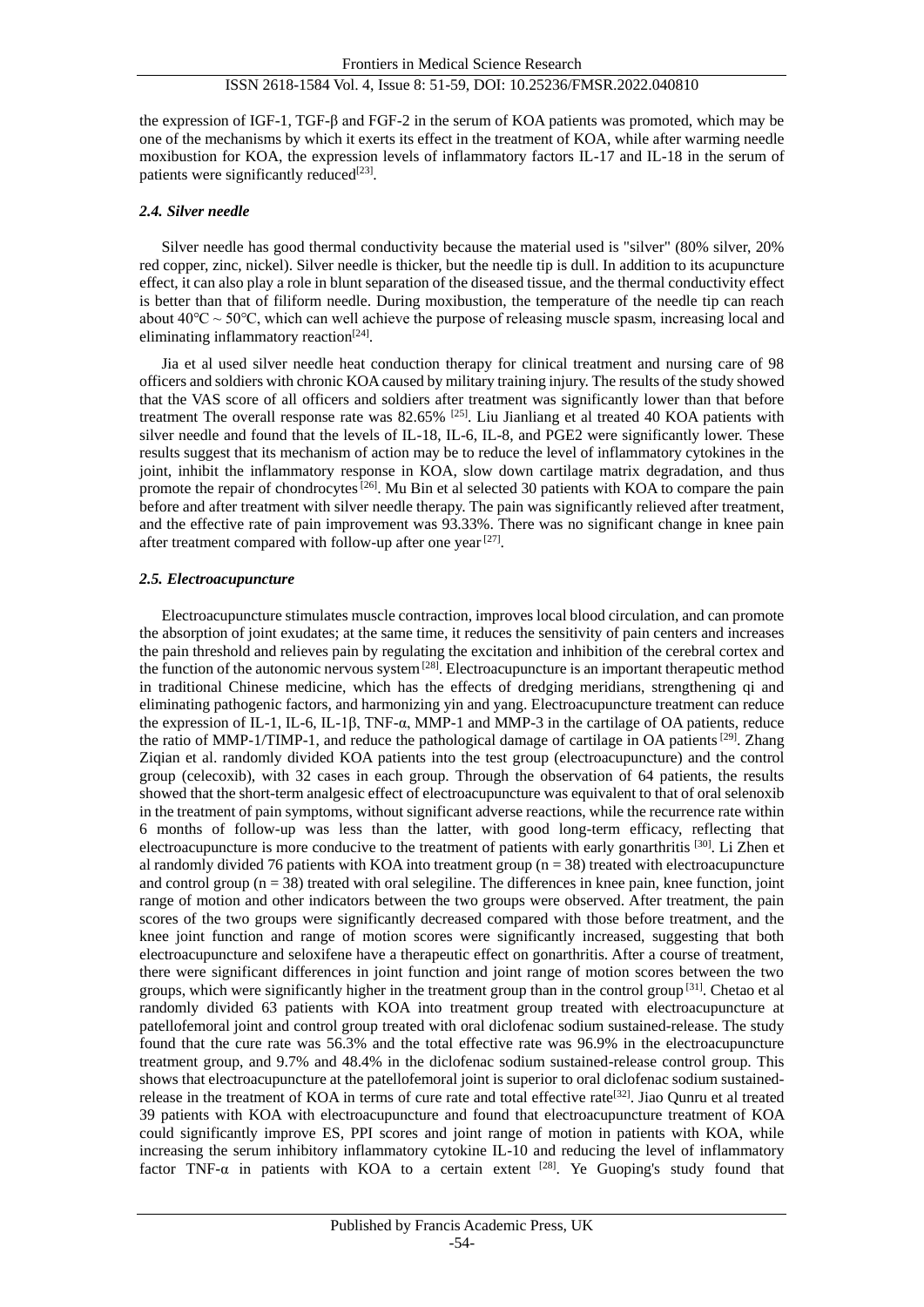electroacupuncture at Knee-eye point can effectively reduce the degree of damage of KOA to cartilage tissue morphology in rats, and electroacupuncture at Knee-eye point can inhibit articular chondrocyte apoptosis, reduce cartilage destruction, and maintain the relative integrity of cartilage structure by regulating the RhoA/Rock signaling pathway, down-regulating the expression levels of key genes and proteins such as RhoA, Rock, ERK1/2, and bax in chondrocyte tissue, up-regulating the gene and protein expression levels of Bcl-2, and inhibiting articular chondrocyte apoptosis<sup>[33]</sup>. Zhang Ting et al found that electroacupuncture can effectively slow down the clinical symptoms of patients with KOA, especially in terms of analgesia, and can also significantly improve the quality of life of patients. In addition, electroacupuncture treatment can effectively reduce the level of  $IL-1\beta$  in the serum of KOA patients, and electroacupuncture treatment can effectively increase the level of CXCL10 in the serum of KOA patients, indicating that one of the mechanisms of electroacupuncture treatment of KOA may be achieved by regulating the level of CXCL10 in the serum to produce opioids for analgesia<sup>[34]</sup>. Ruan Anmin et al found through the study that electroacupuncture can reduce the expression of TNF-α and MMP- 13 in the joint by inhibiting the NF-κB signaling pathway in the synovium of knee osteoarthritis and reduce the inflammatory response in the synovial tissue, so as to achieve the purpose of treating knee osteoarthritis[35]. Anmin Ruan et al demonstrated that EA treatment may reduce knee arthritis by inhibiting TLRs-mediated natural synovial immune response, reducing the expression of TLRs/NF-kb signaling through related molecules, and inhibiting the release of downstream inflammatory factors and matrix metalloproteinases. In addition, early electroacupuncture intervention may be more effective than other stages in the treatment of knee arthritis lesions<sup>[36]</sup>.

#### *2.6. Needle knife*

Needle knife therapy has the dual effects of "needle" and "knife", which can dredge the tender sites formed around the knee joint due to coalescence and contracture, so as to achieve the purpose of treatment. Needle knife treatment of KOA is concentrated around the knee joint, most of which are muscle or ligament attachments, such as medial and lateral collateral ligaments, lower end of quadriceps femoris muscle, medial and lateral patellar retinaculum, goose foot tendon, etc.; or sites with special anatomical and physiological significance, such as infrapatellar fat pad, suprapatellar bursa, etc. Most patients with KOA have local pain and contracture deformation at the operation point. Therefore, needle-knife treatment of these surgical points can play a role in releasing soft tissue adhesions, eliminating abnormal stresses, reducing intraosseous pressure, and relieving inflammatory reactions [37,38]. Lin Fuchang et al concluded from the study that the use of needle knife therapy can significantly reduce the pain symptoms of patients, improve knee joint function, and improve the quality of daily life of patients. Patient VAS scores decreased and Lysholm scores increased <sup>[37]</sup>. Zuo Xiaotong et al demonstrated that needle knife can reduce the contents of IL-6 and TNF-α in the serum of KOA patients, which indicated that needle knife therapy can alleviate knee joint inflammation by regulating the contents of inflammatory factors in the serum [39]. Yang Yupeng et al showed that needle knife effectively improved the behavioral performance of rabbit KOA model, and the movement disorder of rabbit was recovered to a great extent, and the pain was alleviated. In addition, after needle-knife intervention, the original adhesion was destroyed, so that the ligament tissue remained independent and intact. Pathological examination showed that the original chaotic collagen fibers in the ligament became neatly arranged, the low expression status of TGF-β1 and Smad2/3 was reversed, and the protein expression tended to be normal  $[40]$ . Li Jiaru et al demonstrated that needle-knife treatment can reduce the degeneration of articular cartilage and prevent further expansion of the area of arthritis development. Needle knife treatment can reduce the damage caused by the adhesion of ligaments to the surrounding soft tissues, significantly improve the ligament tissues, and restore the normal motor function of the knee joint. In addition, needle-knife intervention can effectively regulate the mRNA and protein expression levels of TGF-β, Col-III, and MMP-9 in ligament tissues of knee osteoarthritis and protect the integrity of ligament tissues and articular cartilage [41]. Cao Yunming et al found that the intervention effect of needle knife can activate BMP-12/Smad signaling pathway, stimulate the generation and differentiation of tenocytes in ligament tissues, promote the endogenous healing of ligaments, and correct the mechanical environment of the knee joint. And the intervention effect of needle knife can promote the generation of COL- $1^{[42]}$ . Lehman et al showed through studies that needle-knife intervention can inhibit mTOR and promote the expression of ULK1 and Beclin-1 by up-regulating autophagy factors Atg5, Atg12, and Atg4a, which in turn stimulate chondrocyte autophagic vacuole formation and increase the level of chondrocyte autophagy to facilitate chondrocyte survival, alleviate cartilage injury and degeneration, and promote the repair of degenerated articular cartilage  $[43]$ . MUNAN LIN et al treated 76 KOA patients with needle-knife therapy and found that the concentration of tumor necrosis factor-α in joint significantly decreased in stage II, III and IV compared with that before treatment. This demonstrates that needle-knife therapy inhibits the expression of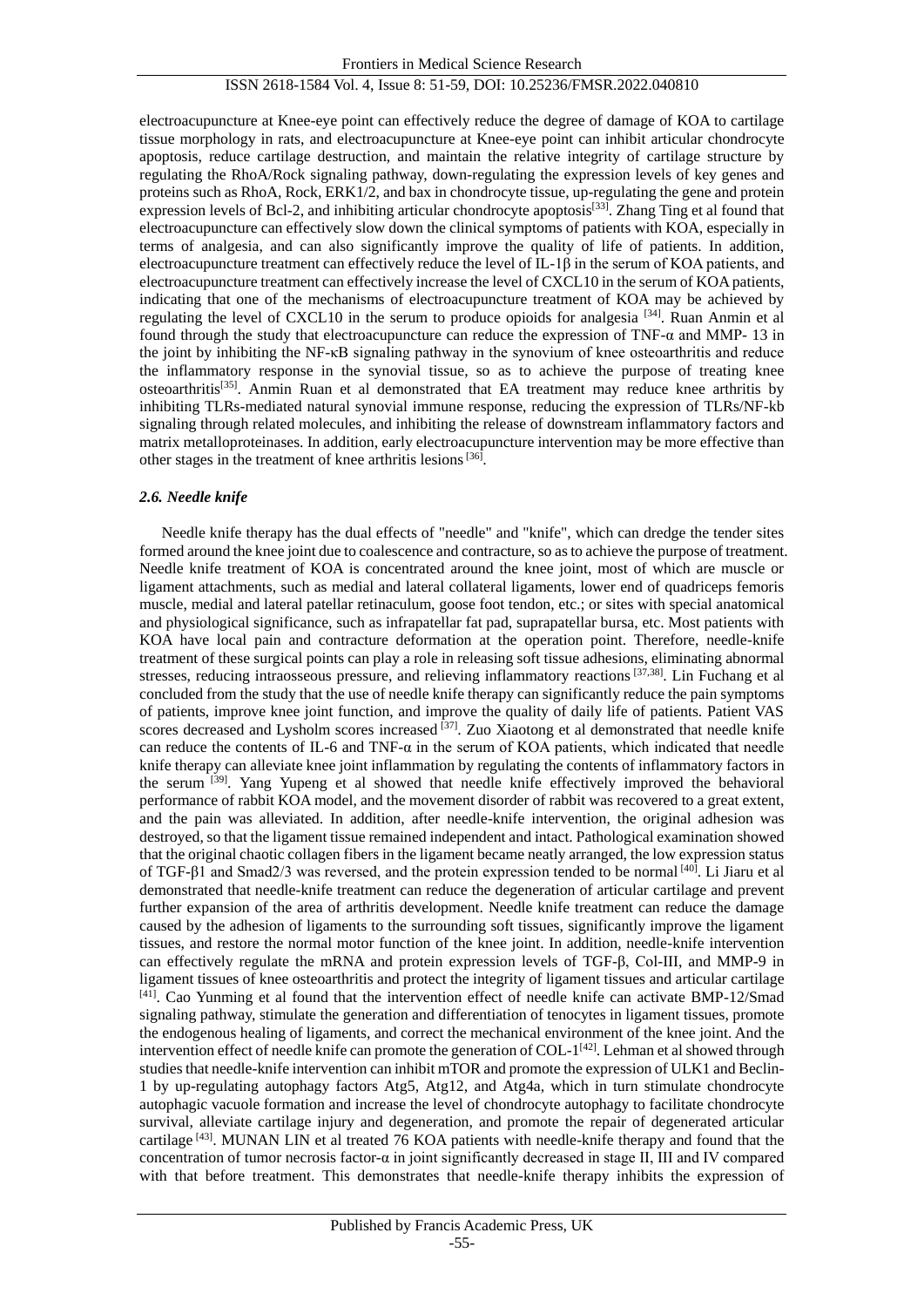inflammatory cytokines<sup>[44]</sup>.

#### *2.7. Other acupuncture*

Yao Jinyuan et al used fire dragon needle to treat KOA, and the results showed that the total effective rate was 96.97%, demonstrating that fire dragon needle treatment can well eliminate knee joint effusion, relieve pain, and reduce joint swelling [45]. Zhu Zhiqiang et al concluded through research that endothermal acupuncture therapy may achieve subchondral bone microstructural repair by up-regulating type I collagen expression and down-regulating matrix metalloproteinase-3 and osteopontin expression [46]. Fan Jie et al demonstrated that awn needle can inhibit the expression of inflammatory factors in rats by promoting the anti-free radical injury effect in rats, increase the analgesic threshold in rats, and alleviate joint injury [47].

#### **3. Moxibustion**

Moxibustion is a treatment method that uses moxa as the main material, directly or indirectly fumigates and warm irons acupoints or lesion sites on the body surface after ignition, realizes through meridians with its warm stimulation, warming meridians and dispersing cold, promoting qi and activating blood circulation, strengthening qi and eliminating pathogens, and preventing disease and health care<sup>[48]</sup>.

Wang Tian Tian et al found that moxibustion intervention had a protective effect on articular cartilage in SD rat KOA model. And moxibustion was able to downregulate the p38 MAPK signaling pathway to inhibit NLRP3 inflammatory corpuscle mediated chondrocyte anxiety, effectively reduce the degradation of cartilage extracellular matrix, and play a role in protecting cartilage [49]. Chen Yu et al confirmed through studies that moxibustion has a significant ameliorative effect on serum inflammatory response and oxidative stress levels in patients with KOA [50]. Ren Xiumei et al stated through research that moxibustion may delay the progression of KOA by inhibiting the abnormal activation of caveolin-1/p38 MAPK signaling pathway and reducing the release of inflammatory factors<sup>[51]</sup>.

#### **4. Combination Therapy**

Yang Yangcheng et al used warm acupuncture and moxibustion combined with electroacupuncture to treat patients with middle and early KOA, demonstrating that warm acupuncture and moxibustion combined with electroacupuncture can effectively relieve the pain of patients with KOA, with obvious clinical efficacy, with a clinical effective rate of 90%. And the long-term results are satisfactory<sup>[52]</sup>. Zhang Hengcai et al demonstrated that warming needle moxibustion combined with electroacupuncture has a significant effect on KOA of liver-kidney deficiency type, which can reduce the pain of patients and improve knee joint function<sup>[53]</sup>.

#### **5. Conclusion and prospect**

KOA belongs to the category of "knee arthralgia disease" in TCM, and its clinical symptoms are mainly pain, especially in middle-aged and elderly people, which mostly leads to limited joint movement and even stiffness. With the rapid development of society and the aging of the population, the incidence of KOA is increasing year by year. Traditional Chinese medicine (TCM) believes that the treatment of knee cold arthralgia is mainly based on deficiency of vital energy, deficiency of liver and kidney, and wind-dampness caused by evil knees, with joint pain as the main symptom, which is mostly based on relieving pain and restoring joint function. Acupuncture and moxibustion therapy is based on the principle of applying acupuncture at acupoints, strengthening qi and eliminating pathogenic factors, tonifying qi and blood, treating liver and kidney at the same time, and paying equal attention to muscles and bones<sup> $[2]$ </sup>. Acupuncture and moxibustion treatment of KOA methods are numerous, the effect is significant, and easy to operate, low cost, safe and reliable, no side effects. With the increase of the incidence of KOA, its impact on the quality of life of patients will also be increasing day by day. Acupuncture and moxibustion, as a part of traditional medicine, has been widely used in clinical practice because of its attention to syndrome differentiation, overall regulation and its own above advantages, and there are more and more studies related to it. Through a large number of literature reviews, this paper analyzes the possible action pathways of acupuncture and moxibustion in the treatment of KOA according to the etiological mechanism of KOA, which is conducive to the clinical promotion of acupuncture and moxibustion in the treatment of osteoarthritis<sup>[4]</sup>. However, there are also some problems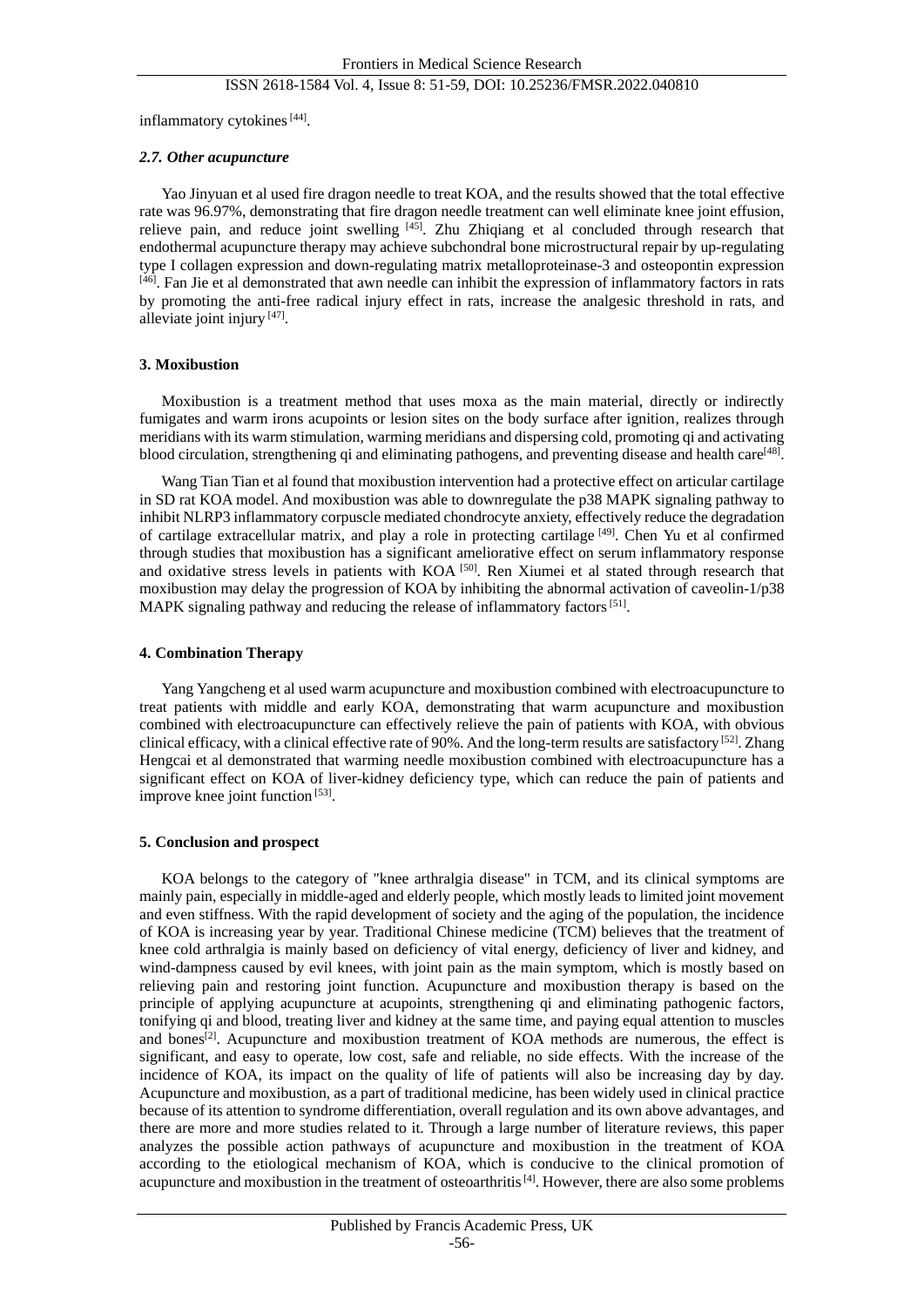with acupuncture and moxibustion treatment of KOA: (1) Most of the studies focus on the summary of efficacy, and there is still a lack of randomized controlled studies with large sample size and multicenter. (2) most acupuncture therapies have advantages for short-term symptom reduction and functional improvement in patients with early and middle KOA, long-term outcomes still lack a large number of follow-up studies, and are not effective for patients with advanced and severe KOA. (3) There is a lack of unified and standardized diagnostic criteria, observation indicators and efficacy evaluation criteria, and the mechanism of acupuncture and moxibustion treatment of KOA is still limited to improving microcirculation, reducing intraosseous hypertension, regulating the expression of inflammatory mediators, regulating the expression of related genes and signaling pathways. In order to improve the clinical efficacy of KOA, it can also be used in combination with oral and external use of traditional Chinese medicine, manipulation, western medicine therapy, etc. At the same time, continue to explore the mechanism of acupuncture and moxibustion treatment of KOA and increase basic research, in order to provide scientific basis and theoretical support for it, and promote the standardization, unification, scientificity, internationalization of acupuncture and moxibustion treatment [5].

#### **Acknowledgements**

This work was funded by the Natural Science Foundation of Shaanxi Province (No. 2021JM-569) and the Key Project of Social Development and Science and Technology of Shaanxi Province (No. 2021SF-187).

#### **References**

*[1] Yizhen Zhong. Literature study on acupoint selection rule of acupuncture and moxibustion treatment of degenerative gonarthritis [D]. Guangzhou University of Chinese Medicine, 2016.*

*[2] Lang Liu, Lu An, Yifang Mo, Wenhai Zhao, Changwei Zhao. Clinical Research Progress of Different Acupuncture Therapy in Preventing and Treating Knee Arthritis [J]. China Modern Medicine, 2020, 27 (33): 21-24.*

*[3] Yupeng Zhang, Xianchuan Dong, Yongju Yang, Xuefeng Guan. Systematic Review and Meta-analysis of Pricking-cupping Therapy for Knee Osteoarthritis [J]. Journal of Liaoning university of TCM, 2022, 24(02): 171-175. DOI: 10.13194/j.issn.1673-842x.2022.02.038.*

*[4] Jing Liu, Jun Zhou, Research Progress of Acupuncture and Moxibustion in Treating Osteoarthritis [J]. JCAM. Oct. 2019.Vol.35.NO.10.*

*[5] Haochao Tian, Zhe Li, Hongjun Zhang. Research Progress of Acupuncture and Moxibustion in the Treatment of Knee Osteoarthritis [J]. Journal of Liaoning university of TCM, 2019, 21(12): 217-220. DOI: 10.13194/j.issn.1673-842x.2019.12.057.*

*[6] Ke Wu, Zhaowen Li. Treatment of Primary Knee Arthritis with Acupuncture [J]. Henan Traditional Chinese Medicine, 2013, Vol.33 No.5: 762-764. DOI: 10.16367/j.issn.1003-5028.2013.05.018.* 

*[7] Jing Ye. Study on the regulation mechanism of acupuncture on serum exosomal microRNA in patients with knee osteoarthritis [D]. Chengdu University of Traditional Chinese Medicine, 2019. DOI: 10.26988/d.cnki.gcdzu.2019.000064.*

*[8] Fang Liu. Clinical Study of the Effect of Acupuncturing Huantiao Point to Treat knee Osteoarthritis Disease [D]. Shandong University of Traditional Chinese Medicine, 2009.*

*[9] Yang Chen. The Influences of Acupuncture on the Symptoms and the serum level of IL-6 and CRP of Patients with Knee Osteoarthritis[D]. Chengdu University of Traditional Chinese Medicine, 2019. DOI: 10.26988/d.cnki.gcdzu.2019.000084.*

*[10] Ni Ma. Research progress of acupuncture and moxibustion treatment of knee osteoarthritis in recent ten years and preliminary therapeutic effect of He's fire needle therapy [D]. Beijing University of Chinese Medcine, 2014.*

*[11] Liyan Zhou, Tianfeng He, Xinghong Bing, Xiaoyan Chu, Yinhua Song, Jinlei Ding, Xidong Duan, Shanping Tao. Comparative Study of the Efficacy of Fire Needling Versus Electroacupuncture in Treating Knee Osteoarthritis of Kidney and Marrow Deficiency Type [J]. Shanghai J Acu-mox, May 2017, Vol 36, No 5: 513-518. DOI: 10.13460/j.issn.1005-0957.2017.05.0513.*

*[12] Tao Li, Jing Ren, Liyi Li. Effect of Around knee Fire Needling on Joint Morphology and LOXL2 in Cartilage of Rats with Knee Osteoarthritis [J]. World Chinese Medicine April.2020, Vol.15, No.8: 1124- 1128.*

*[13] Li Ding, Xiaoxiu Ma. The effect of Fire Filiform Needle on the expression of IL-1 and IL-6 in serum of patients with Knee Osteoarthritis [J]. Medical Journal of Liaoning, 2021, 35(02): 26-29.*

*[14] Zhijuan Li, Xin Wang, Jingqing Sun, Yizhan Wang, Yali Wen, Wei Tian, Jia Wei, Qianqian Li, Xiaobai*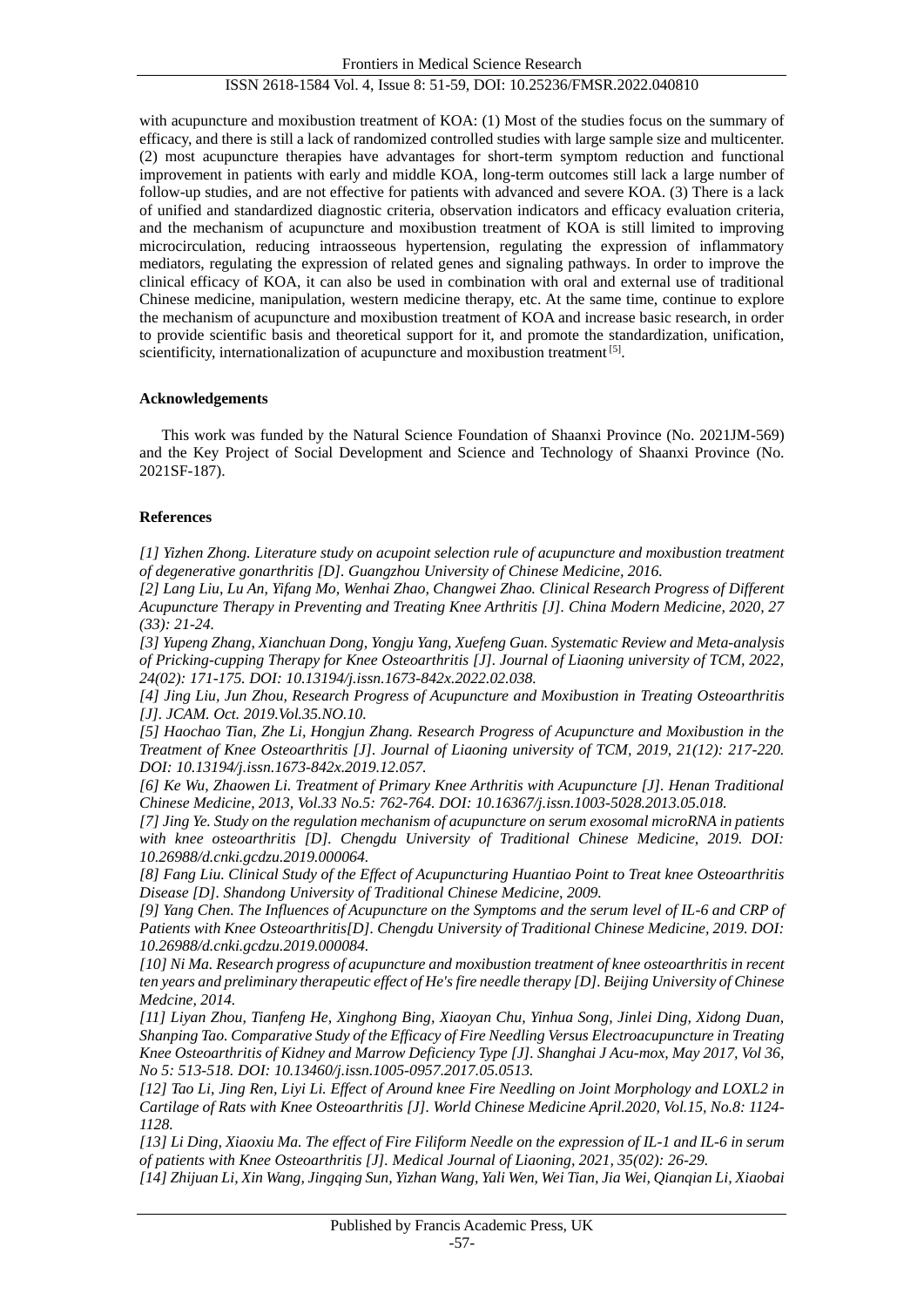*Xu, Bin Li. Effect of fire-needle intervention on joint function. cartilage impairment and inflammatory response in knee osteoarthritis rats [J]. Acupuncture Research, Mar. 2020, vol.45, No.3: 220-226. DOI: 10.13702/j.1000-0607.190963.*

*[15] Shaorong Li. Clinical Observation on 30 Cases of Knee Joint Osteoarthrosis Treated by Fire Needle [J]. Yunnan Journal of Traditional Chinese Medicine and Materia Medica, 2011, 32(07): 53-54. DOI: 10.16254/j.cnki.53-1120/r.2011.07.024.*

*[16] Junwei Chen. Clinical efficacy of fire needle in the treatment of mild to moderate knee osteoarthritis [D]. Beijing University of Chinese Medcine, 2020. DOI: 10.26973/d.cnki.gbjzu.2020.000434.*

*[17] Jianghui Hu. The Comparing Study of Effects between Fire Needle Therapy and Electronic Needle Therapy [D]. Guangzhou University of Chinese Medicine, 2014.*

*[18] Shiqing Zheng. The Study of Warming-Acupuncture for Knee Pain Wich Caused by Cold Dampness Type Chronic Knee Osteoarthritis[D]. Guangzhou University of Chinese Medicine, 2016.*

*[19] Kunda Hong, Li Li, Xihai Li, Guangwen Wu, Mingxia Wu. vation of Warm Needling Therapy for Treating Knee Osteoarthritis of Different Chinese Medical Syndrome Types[J]. Chinese Journal of Integrative Medicine, November 2012, Vol.32, No.11: 1466-1469.*

*[20] Cairan Peng.The Clinical Study of Warming Acupuncture in Knee Osteoarthritis with TCM pattern of Blood Stasis [D]. Fujian University of Traditional Chinese Medicine,2010.*

*[21] Xunfu Xia, Xianhui Fang, Yuanlin Jin, Lihua Chen, Xiaojin Pan, Lingyun Zhou. Observations on the Effect of Warm Needling on Knee Osteoarthritis and Synovial IL-1 and TNF-[J]. Shanghai J Acumox, Apr 2018, Vol 37, No 4:453-456. DOI: 10.13460/j.issn.1005-0957.2018.04.0453.*

*[22] Xiue Hong.Clinic Study on the Treatment of Warm Acupuncture for the Knee Osteoarthritis due to Wind, Cold, Dampness and Obstruction [D]. Fujian University of Traditional Chinese Medicine, 2011.*

*[23] Zhangyan Ling.The Clinical Efficacy of Warming Moxibustion Treatment of Knee Osteoarthritis Research and Related Cytokiness [D]. Ningxia Medical University, 2014.*

*[24] Ping An, Jie Li, Yawei Tian, Jie Fu, Hui Gao, Yanjiang Feng, Tian Wang, Lipeng Gao, Yongjjuan Zhu. Clinical Observation on Treatment of Knee Joint Arthritis with Silver Needle [J]. Guangxi Journal of Traditional Chinese Medicine, 2013, 36(03): 28-29.*

*[25] Jia Jia, Hao Wang, Chunyu Jia, Qian Zhang, Jun Liu, Jinjin Chu, Lu Tian. Nursing experience of silver needle therapy in chronic knee osteoarthritis caused by military training injury [J]. Chin J Convalescent Med, Apr. 2017, Vol.26, No.4:388-389. DOI: 10.13517/j.cnki.ccm.2017.04.020.*

*[26] Jianliang Liu, Xianglai Niu, Fuquan Jing, Ying Han, Yu Zhou. Efficacy Observation of Silver-needle Therapy for Knee Osteoarthritis[J]. Shanghai J Acu-mox, Mar 2022, Vol 41, No 3: 253-257. DOI: 10.13460/j.issn.1005-0957.2022.03.0253.*

*[27] Bin Mu, Yuan Yang, Yifan Wang. Clinical effect on the pain of knee osteoarthritis by silver needle therapy[J]. Popular Science & Technology, February 2017 Vol.19 No.2:64-66.* 

*[28] Qunru Jiao, Mingqiao Ding, Man Li, Ting Zhang, Zhengtao Lv, Dan Yu, Danni Zhu. Efficacy of Electroacupuncture in Treatment of Knee Arthritis and Its Effect on Levels of IL-10 and TNF-α in serum [J]. Liaoning Journal of Traditional Chinese Medicine, 2018,45(10): 2186-2188. DOI: 10.13192/j.issn. 1000-1719.2018.10.054.*

*[29] Jianbin Tang, Xiaoping Sheng, Tianyou Fan. Study on the effect of electroacupuncture on knee joint chondrocyte apoptosis in rabbits with knee osteoarthritis[J]. The Journal of Traditional Chinese Orthopedics and Traumatology, 2012, 24(04): 12-15.*

*[30] Ziqian Zhang, Hong Yao, Jianxiong Chen, Juan Tong, Shaohui Huang. Short-term and long-term effect of electroacupuncture on early gonarthritis [J]. CJGMCM August 2011. Vol 26. 8: 1616-1618.*

*[31] Zhen Li, Deping Li. Electro-acupuncture for Treating 38 Cases with Knee Osteoarthritis[J]. Henan Traditional Chinese Medicine February 2015 Vol.35 No.2: 300-302. DOI: 10.16367/j.issn.1003- 5028.2015.02.0127.*

*[32] Tao Che, Minlei Qiu, Jian Sun, Yanfeng Li. Observation on the Treatment Effect of Electroacupuncture for Knee Osteoarthritis [J]. Shanghai J Acu-mox, Aug 2012, Vol 31, No 8:595-596. [33] Guoping Ye. Mechanisms of Electro-acupuncture at Xi YAN Pionts Regulating RhoA/ROCK Signaling Pathway in Inhibiting Cartilage Degenration in Knee Osteoarthritis [D]. Fujian University of Traditional Chinese Medicine, 2019.*

*[34] Ting Zhang, Zhaoyang Ma, Man Li, Qunru Jiao, Dan Yu, Min Jia, Xiaocui Yuan, Zhengtao Lv. Curative Effect of Electroacupuncture Treating Knee Osteoarthritis and Its Effect on Plasma CXCL10 and IL - 1β[J]. Liaoning Journal of Traditional Chinese Medicine, 2018, 45(07): 1469-1472. DOI: 10.13192/j.issn.1000-1719.2018.07.042.*

*[35] Anmin Ruan, Qingfu Wang, Yufeng Ma, Pu Chen, Jun Zhou, Chenzhong Zong, Yueshan Yin. Effect of electroacupuncture on NF-κB signaling pathway and synovitis in rabbits with knee osteoarthritis [J]. Modern Journal of Integrated Traditional Chinese and Western Medicine 2021 Oct, 30(28): 3095-3099. [36] Ruan A, Wang Q, Ma Y, Zhang D, Yang L, Wang Z, Xie Q, Yin Y. Efficacy and Mechanism of*